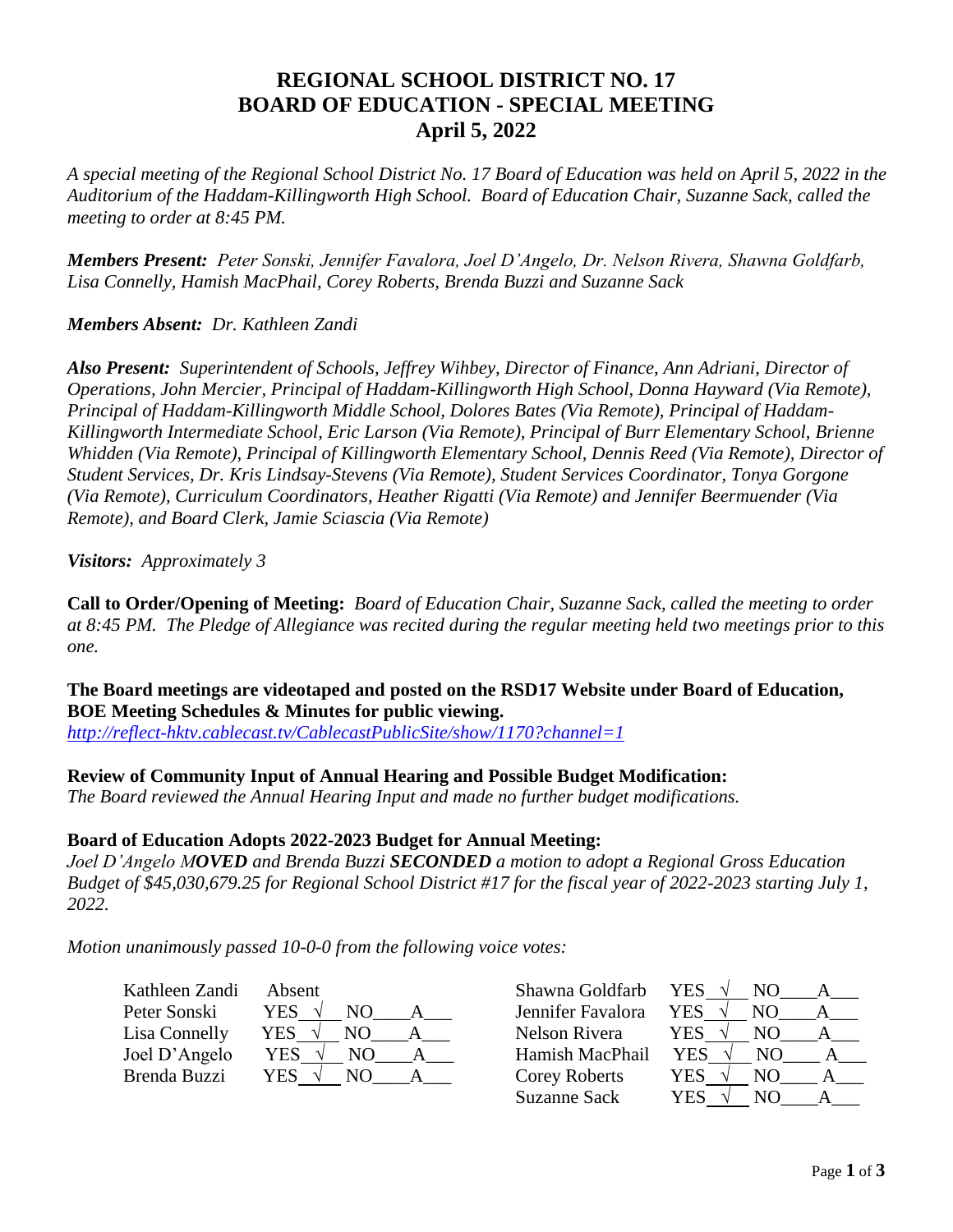## **Approval of Legal Call for May 3, 2022:**

*Board Secretary, Joel D'Angelo, read the Legal Call into the record:*

A meeting of Regional School District No. 17 of the State of Connecticut, whose member towns are the towns of Haddam and Killingworth, will be held at Central Office in the Board Room, on May 2, 2022 at 7:30 PM for the following purposes:

1. To adopt a regional education gross budget of \$45,030,679.25 for the fiscal year beginning July 1, 2022.

The meeting will be adjourned to a yes/no vote on the budget which will take place on the voting machines in each of the member towns on the day following the district meeting; therefore, the vote on voting machines will take place May 3, 2022.

2. To set the voting hours of the referendum vote on the budget for the hours of 6:00 AM to 8:00 PM pursuant to Section 10-51 of the Connecticut General Statutes as amended by Public Act 94- 245 and 7-7 of the Connecticut General Statutes.

**A copy of the proposed budget recommended for adoption by the district Board of Education is on file and available for inspection and copies are available for distribution upon request at the office of the Superintendent of Schools at 57 Little City Road, Higganum, CT, posted on the RSD17 District Website and at the offices of the town clerks of Haddam and Killingworth.**

*Joel D'Angelo MOVED and Brenda Buzzi SECONDED a motion to approve the Legal Call as presented.*

*Motion passed unanimously 10-0-0 by the following voice votes:*

| Kathleen Zandi | Absent      | Shawna Goldfarb      | YES.<br>NO.       |
|----------------|-------------|----------------------|-------------------|
| Peter Sonski   | <b>YES</b>  | Jennifer Favalora    | <b>YES</b><br>NO. |
| Lisa Connelly  | YES<br>NO   | Nelson Rivera        | YES<br>NO.        |
| Joel D'Angelo  | YES<br>NО   | Hamish MacPhail      | <b>YES</b><br>NO. |
| Brenda Buzzi   | YES .<br>NΟ | <b>Corey Roberts</b> | YES<br>NO.        |
|                |             | Suzanne Sack         | YES<br>NО         |

## **Adjournment:**

*Board Chair, Sack, called for the meeting to adjourn at 9:00 PM.*

*Respectfully submitted,*

*Jamie Sciascia Board Clerk*